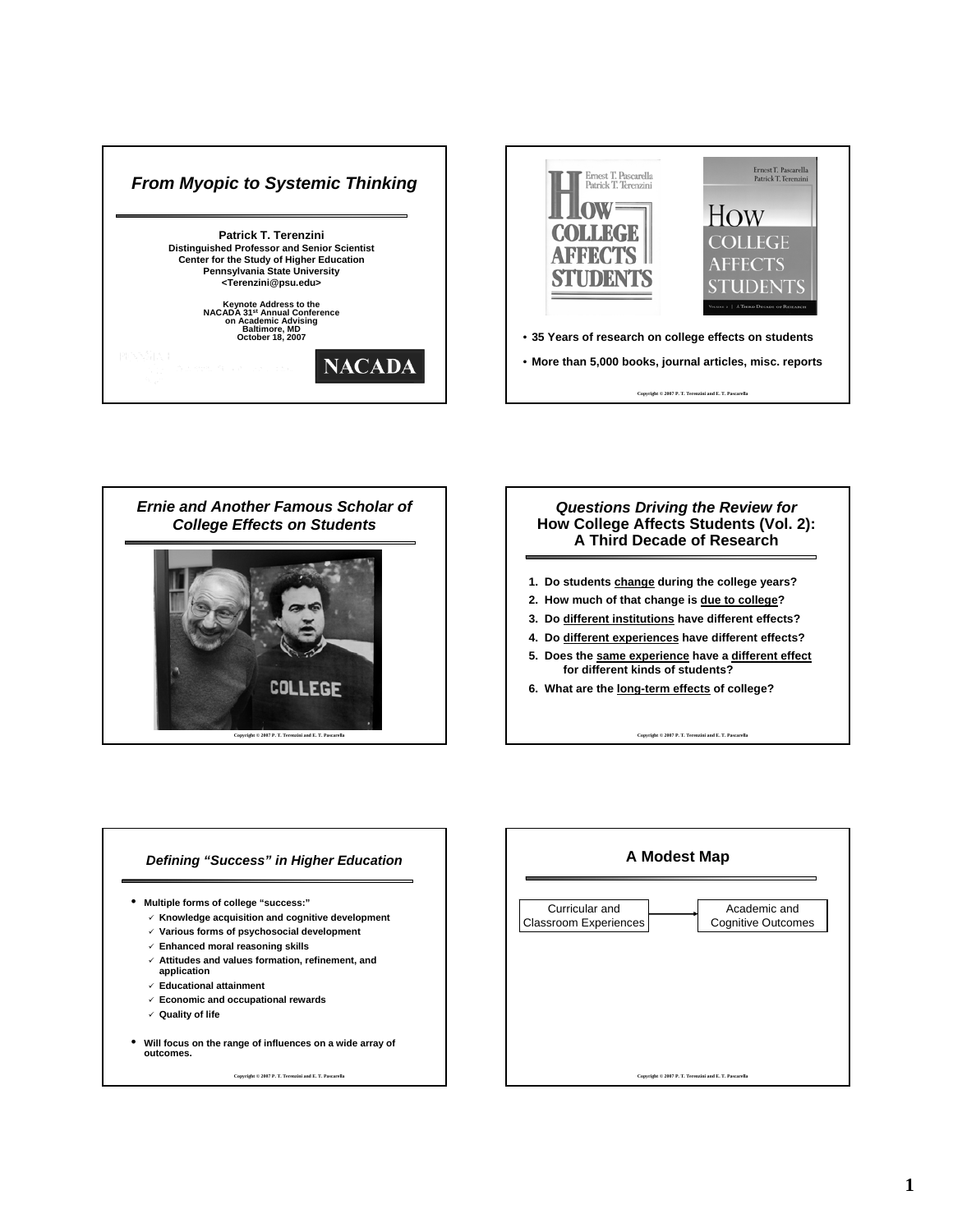#### *Curricular and Classroom Effects on Academic and Cognitive Learning*

**Instructional approaches and content acquisition**

- **Supplemental Instruction (.39 sd, or +15 %ile pts)**
- **Computer-based instruction (avg. = .31 sd, or +12 %ile pts)**
- **Collaborative/cooperative learning (.47- .54 sd, or +18-20 %ile pts)**
- **Active learning (.25 sd, or +10 %ile pts)**
- **Service learning (+, but size unknown)**

**Copyright © 2007 P. T. Terenzini and E. T. Pascarella**

## *Curricular and Classroom Effects on Academic and Cognitive Learning*

**Effective instructor behaviors:**

- **Clarity and understandableness (e.g., uses examples, identifies key points)**
- **Expressiveness/Enthusiasm (e.g., speaks emphatically, maintains eye-contact)**
- **Preparation and organization (e.g., provides outlines, clear objectives, uses class time effectively, makes connections, signals transitions)**
- **Availability and helpfulness**
- **Quality and frequency of feedback to students**
- **Concern for, and rapport with, students**

**Copyright © 2007 P. T. Terenzini and E. T. Pascarella**





*Out-of-Class Influences on Changes in Class Influences on Changes in Psychosocial Areas, Attitudes, Psychosocial Areas, Attitudes, and Moral Reasoning*

- Interactions with peers, particularly those from a different racial/ethnic background
- Interactions with faculty members
- Community service (generic)
- Cultural awareness workshops
- Leadership development courses and experiences
- Involvement in co-curricular activities

Copyright © 2007 P. T. Terenzini and E. T. Pas-

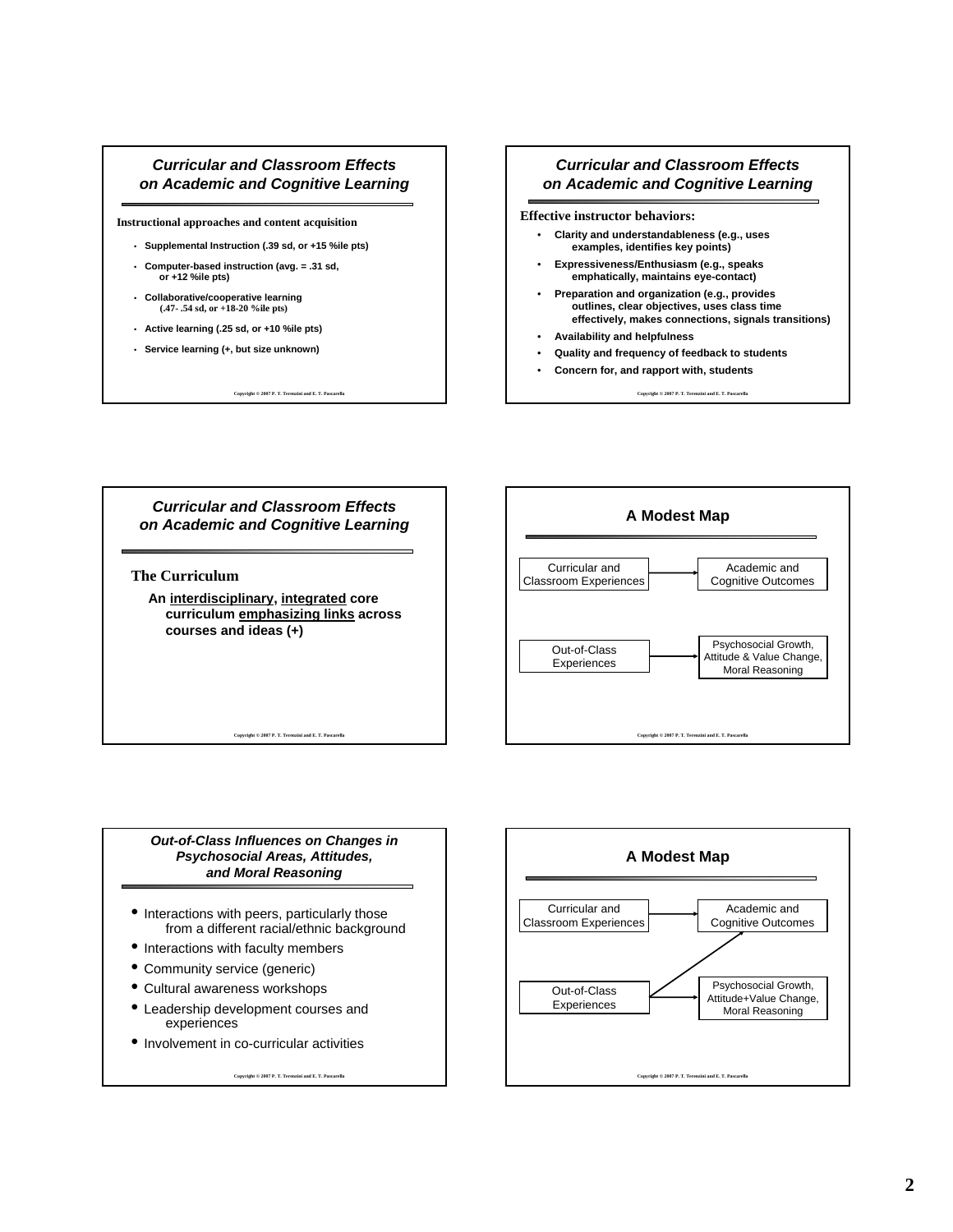# *Out-of-Class Effects on Academic and Cognitive Learning*

**Quality of student effort/engagement (+) Interactions with peers (+)**

- **Interactions with faculty members (+)**
- **"Diversity" experiences (+)**
- **Academic advising (but effect may more** *in***direct than direct)**
- **On-/off-campus work (neutral, if part-time)**
- **Fraternity membership (-)**
- **Intercollegiate athletics (revenue-producing sports) (-)**

**Copyright © 2007 P. T. Terenzini and E. T. Pascarella**